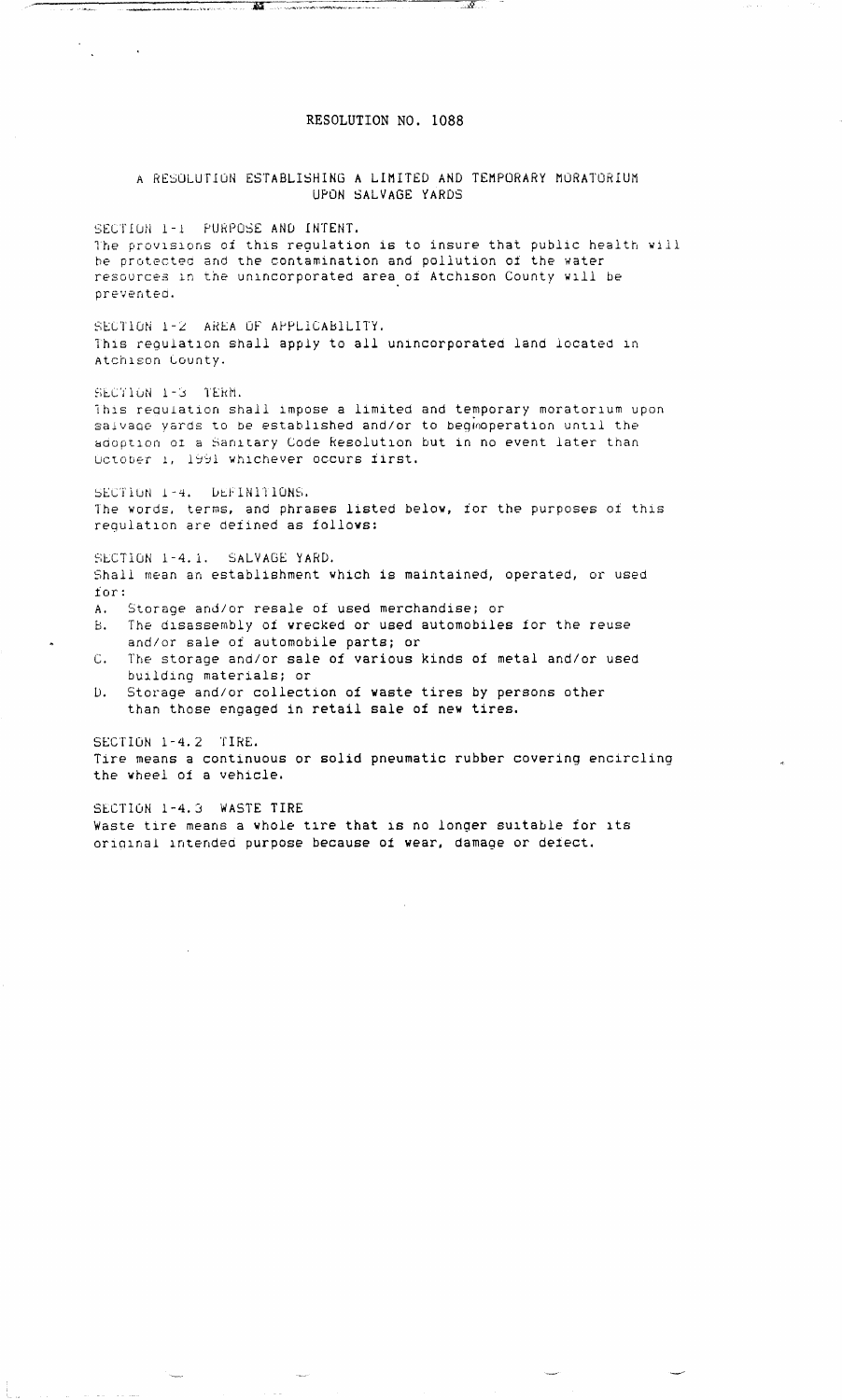# A RESOLUTION ESTABLISHING A LIMITED AND TEMPORARY MORATORIUM UPON SALVAGE YARDS

SECTION 1-1 PURPOSE AND INTENT. The provisions of this regulation is to insure that public health will be protected and the contamination and pollution of the water resources in the unincorporated area of Atchison County will be prevented.

SECTION 1-2 AREA OF APPLICABILITY. This regulation shall apply to all unincorporated land located in Atchison County.

SECTION 1-3 TERM.

This regulation shall impose a limited and temporary moratorium upon salvage yards to be established and/or to beg operation until the adoption of a Sanitary Code Resolution but in no event later than August 15, 1991 whichever occurs first.

SECTION 1-4. DEFINITIONS. The words, terms, and phrases listed below, for the purposes of this regulation are defined as follows:

SECTION 1-4.1. SALVAGE YARD. Shall mean an establishment which is maintained, operated, or used for: A. Storage and/or resale of used merchandise; or

- B. The disassembly of wrecked or used automobiles for the reuse and/or sale of automobile parts; or
- C. The storage and/or sale of various kinds of metal and/or used building materials; or
- D. Storage and/or collection of tires by persons other than those engaged in retail sale of new tires.

SECTION 1-4.2 TIRE. Tire means a continuous or solid pneumatic rubber covering encircling the wheel of a vehicle.

SECTION 1-4.3 VEHICLE. Vehicle means a machine propelled by power other than human power that is designed to travel along the ground by use of wheels, tracks, or sleds, or other devices, and that transport persons or property or pulls machinery and shall include without limitation an automobile, truck, trailer, mobile home, motorcycle, tractor, buggy or wagon.

SECTION 1-4.4 PERSON. Shall mean any person, firm, partnership, association, corporation, company, agency of Atchison County or Boards of Education, club, group or organization of any kind.

SECTION 1-5.1 SALVAGE YARD. It shall be unlawful for any person to begin operation and/or establish a salvage yard during the moratorium without first obtaining a permit therefor from the Atchison County Health Department. Any person desiring a permit required by this Section shall make application therefor to the Atchison County Health Department giving such information as required by such form.

SECTION 1-5.2 PERMIT ISSUANCE. The Atchison County Health Department shall issue the permit only after the health department determines that the site for said salvage yard will not unduly interfere with the public health and will not contaminate or pollute the water resources of the county.

#### SECTION 1.6 PENALTIES

It shall be unlawful for any person to violate any of the sections or provisions of this Resolution; and any such violation shall be deemed to be a misdemeanor and punishable by a fine not to exceed two hundred dollars (\$200.00) for each offense, and each day's violation shall constitute a separate offense.